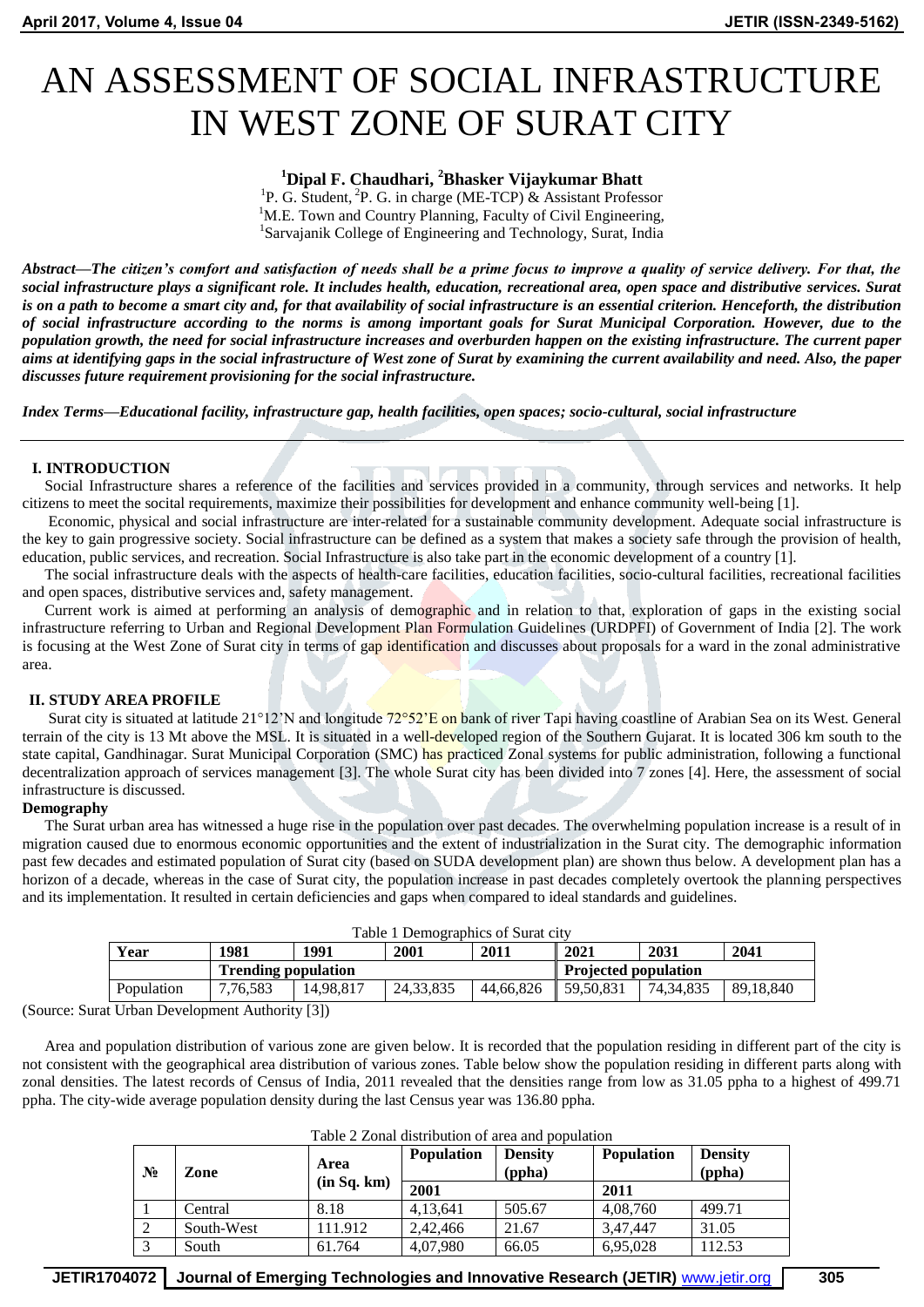# **April 2017, Volume 4, Issue 04 JETIR (ISSN-2349-5162)**

| $\overline{4}$ | South-East | 19.492 | 3.97.257 | 203.81 | 7.48.304 | 383.90 |
|----------------|------------|--------|----------|--------|----------|--------|
|                | East       | 37.525 | 11.516   | 189.61 | .138     | 303.03 |
| O              | North      | 36.363 | 4.16.370 | 114.50 | 7.05.163 | 193.92 |
|                | West       | 1.279  | 2,87,144 | 56.00  | 4.24.986 | 82.88  |

(Source: Surat Municipal Corporation)

Below is the information about the population in constituent administrative wards of the West zone of Surat.

| $N_2$        | Ward         | 1991     | 2001     | 2011     |
|--------------|--------------|----------|----------|----------|
|              | Rander       | 59,549   | 86,047   | 1,14,632 |
| 2            | Adajan       | 62,620   | 1,52,274 | 1,96,970 |
| 3            | Jahangirabad | 3,329    | 9,288    | 27,813   |
| 4            | Jahngirpura  | 1,027    | 1,120    | 2,165    |
| 5            | Pal          | 4,459    | 11,165   | 36,107   |
| 6            | Palanpor     | 1,712    | 11,496   | 23,514   |
| 7            | Variav       | 8,495    | 14,003   | 19,728   |
| 8            | Pisad        | 244      | 1,751    | 4,057    |
| <b>Total</b> | West zone    | 1,41,435 | 2,87,144 | 4,24,986 |

Table 3 Wards of West zone with population

(Source: Surat Municipal Corporation)

# **Town planning**

The government of Gujarat uses T.P. Schemes tool for land management. The Gujarat Town Planning and Urban Development Act, 1976 includes two type of planning, (1) Development Plan which included broad land-use of an area and (2) T.P. Scheme which deals with detail planning. Public use is included in T.P. Schemes as reservation. Public use included social infrastructures like school, Health center, and Community Hall under section 40.

There are total 127 T.P.Schemes included under the boundary of Surat city, as per status of February 2015. Out of total 40 final, 27 preliminary and 58 drafts T.P.Schemes and reaming T.P.Schemes are draft submitted to the government as per [4]. Besides, The Town Planning Department at SMC is also involved in other task related to planning. According to the needs of the city/corporation the proposals of D.P. and T.P. Schemes are made. List of T.P. Schemes of West zone is shown below.

Rander ward encompasses T. P. Schemes of 26 (Rander), 23 (Rander), 14 (Rander-Adajan), 30 (Rander); the Adajan ward has T. P. Schemes of 10 (Adajan), 11 (Adajan), 12 (Adajan), 13 (Adajan), 31 (Adajan), 32 (Adajan); In pal ward, the T. P. Schemes are 10 (Pal), 14 (Pal), 15 (Pal), 16 (Pal), 74 (Pal); In the Palanpor ward, the T. P. Schemes are 8 (Palanpor), 9 (Palanpor-bhesan); In the ward of Jahangirabad, there are three T. P. Schemes of 42 (Jahangirabad), 43 (Jahangirabad), 44 (Jahangirabad) where as in Jahangirpura, there are only two T. P. Schemes, namely, 45 (Jahngirpura-Pisad), 46(Jahngirpura), Variav has T. P. Schemes of 36 (Variav), 37 (Variav), 38 (Variav), 39 (Variav) and the Pisad ward has only one T. P. Shcheme namely, 45 (Jahngirpura-Pisad). Henceforth, the Zone under the study has in total 26 T. P. Schemes.

# **III. DATA COLLECTION**

 The authors collected data of available Social Infrastructure in West zone of Surat city. All the data was collected from Surat municipal corporation office, west zone. Location of data is taken from Google earth and also shown in qGIS. Social infrastructure includes following facilities as per Urban and Regional Development Plans Formulation and Implementation (URDPFI) guidelines:

- Educational facilities:
- Healthcare facilities;
- Socio Cultural facilities;
- Open spaces;
- Sports facilities;
- Distribution services;
- Police safety; and
- Safety Management.

Table below enlists various social infrastructure available in the West zone.

|     | Table 4 Available social illitastitudulle             |                          |                 |  |  |  |
|-----|-------------------------------------------------------|--------------------------|-----------------|--|--|--|
|     | Available Social infrastructure in, West zone, Surat. |                          |                 |  |  |  |
| No. | Social infrastructure                                 |                          | <b>Existing</b> |  |  |  |
|     |                                                       | Preprimary school        | 111             |  |  |  |
|     | <b>Education facilities</b>                           | Primary school           | 56              |  |  |  |
|     |                                                       | Senior secondary school  | 35              |  |  |  |
|     |                                                       | Colleges                 | 5               |  |  |  |
|     |                                                       | Maternity centers        | 10              |  |  |  |
|     | <b>Health facilities</b>                              | Specialty hospital       | 42              |  |  |  |
|     |                                                       | Multi-Specialty hospital |                 |  |  |  |
|     |                                                       | General hospital         | 38              |  |  |  |
| 3   | Socio cultural facilities                             | Community hall           | 21              |  |  |  |
|     |                                                       | Library                  | 10              |  |  |  |

|  | Table 4 Available social infrastructure |
|--|-----------------------------------------|
|--|-----------------------------------------|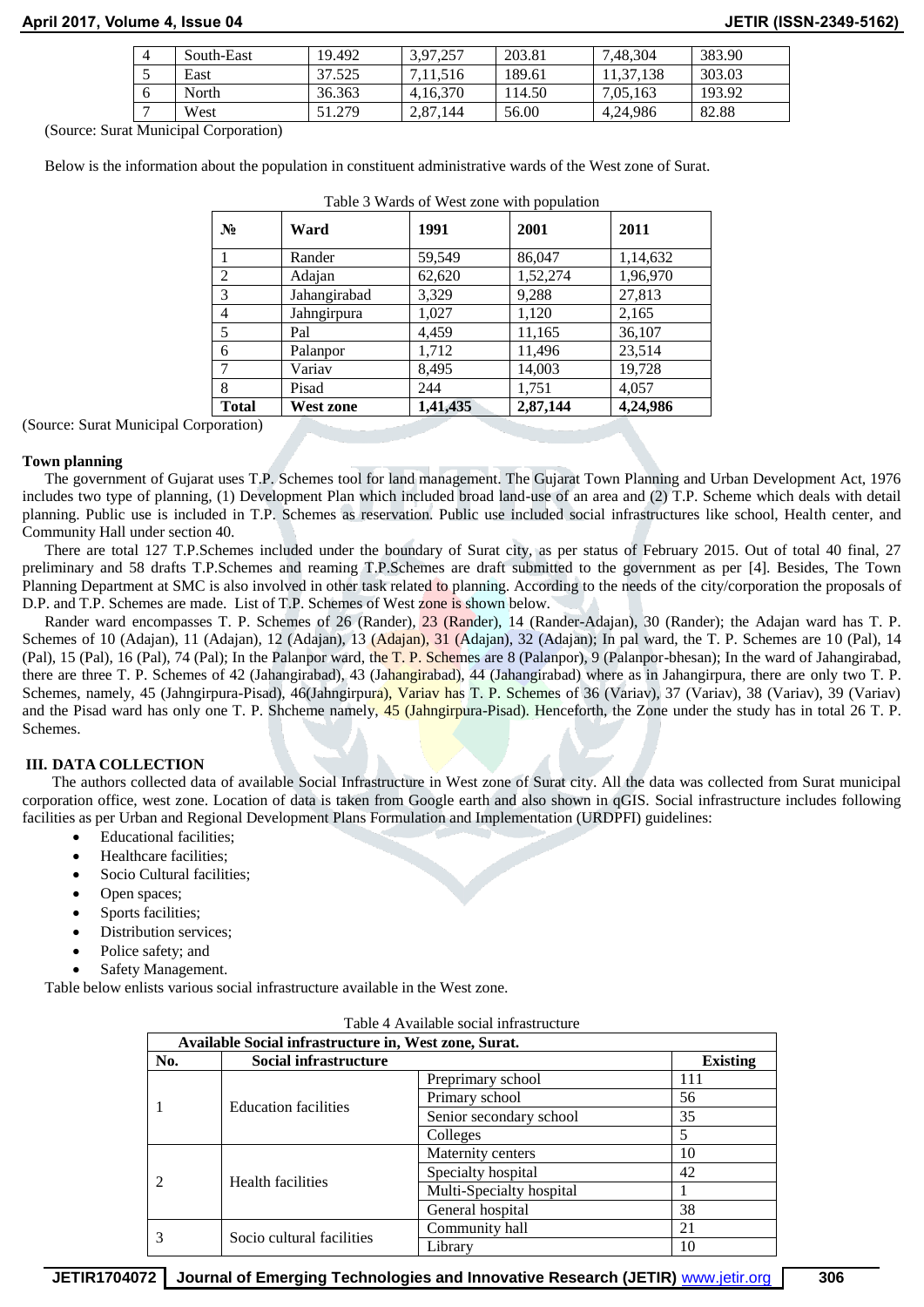| 4 |                       | Hosing area park       | 25 |
|---|-----------------------|------------------------|----|
|   | Open spaces           | Neighborhood park      | 10 |
|   |                       | Community park         |    |
|   |                       | Petrol filling centers |    |
|   | Distribution facility | CNG pump               |    |
|   |                       | Milk distribution      | 21 |
|   |                       | Police post            |    |
|   | Police softy          | Police station         |    |
|   | Safety management     | Fire station           |    |

Educational facilities like school and alike is obtained from the records made available from the office of Surat Municipal Corporation. West zone has three health centers, located at Rander, Adajan, and Palanpor. In addition, SMC also extended the records of detail related to available Health facilities, Socio cultural facilities like garden, playgrounds, community hall and library /reading room, fire stations, distribution services like Petrol filling center, CNG pump. Details pertaining to the Milk distribution centers were availed from Sumul diary which plays major role in the milk distribution service across the region. Information of police stations and police posts were extended from the office of the police commissioner. Location of data is obtained through Google Earth, ground verification and, plotted using qGIS. Here, below figures show example of location of three CNG pumps filling center resulted from the exercise of qGIS.



Figure 1 Google Earth image of location of CNG filling center Figure 2 GIS image of location of CNG filling center

# **IV. GAP IDENTIFICATION**

Prior to carry out an exercise for identification of infrastructural gaps, it is essential to project the population. Here, based on the previous Census data available for the ward level population, the population forecast for decades up to 2041 considering the base year as 2011 is performed. As the geographical area are comparatively smaller, an approach of two methods was adopted. The average of Arithmetical Increase Method and Incremental Increase Method was used for considering the population in the projected decades for identification of the gaps in the category of social infrastructure.

|                |                  |          | Table 5 Population projection | <b>Projected Population</b> |          |  |  |
|----------------|------------------|----------|-------------------------------|-----------------------------|----------|--|--|
| N <sub>0</sub> | Ward             | 2011     | 2021                          | 2031                        | 2041     |  |  |
| 1              | Rander           | 1,14,632 | 1,43,218                      | 1,72,846                    | 2,03,518 |  |  |
| 2              | Adajan           | 1,96,970 | 2,41,666                      | 3,63,883                    | 2,63,621 |  |  |
| 3              | Jahangirabad     | 27,813   | 46,338                        | 71,146                      | 1,02,237 |  |  |
| 4              | Jahangirpura     | 2,165    | 3,210                         | 4.731                       | 6,728    |  |  |
| 5              | Pal              | 36,107   | 61,049                        | 95,109                      | 1,37,787 |  |  |
| 6              | Palanpor         | 23,514   | 35,532                        | 48,667                      | 62,919   |  |  |
| 7              | Vriyav           | 19,728   | 25,453                        | 31,287                      | 20,779   |  |  |
| 8              | Pisad            | 4,057    | 4,863                         | 9,068.5                     | 12,174   |  |  |
|                | <b>West zone</b> | 4,24,986 | 5,61,329                      | 7,96,738                    | 8,09,763 |  |  |

Then second step is the study of the URDPFI, 2014 guidelines and obtain identical requirement of facility as per guiding norms. Set parameters were as for the social infrastructure, like 1 Preprimary school for 2,500 population, 1 primary school for 5,000 population and 1 senior secondary school for 7,500 population and so on.

Then the gap identification by comparing existing provision with norms based recommended requirements were obtained. For the development of any area, check on availability of social infrastructure is sufficient so that by doing gap analysis we can find scarcity of social infrastructure of West zone of Surat. Here, below images represents the gap analysis through different wards of the West zone.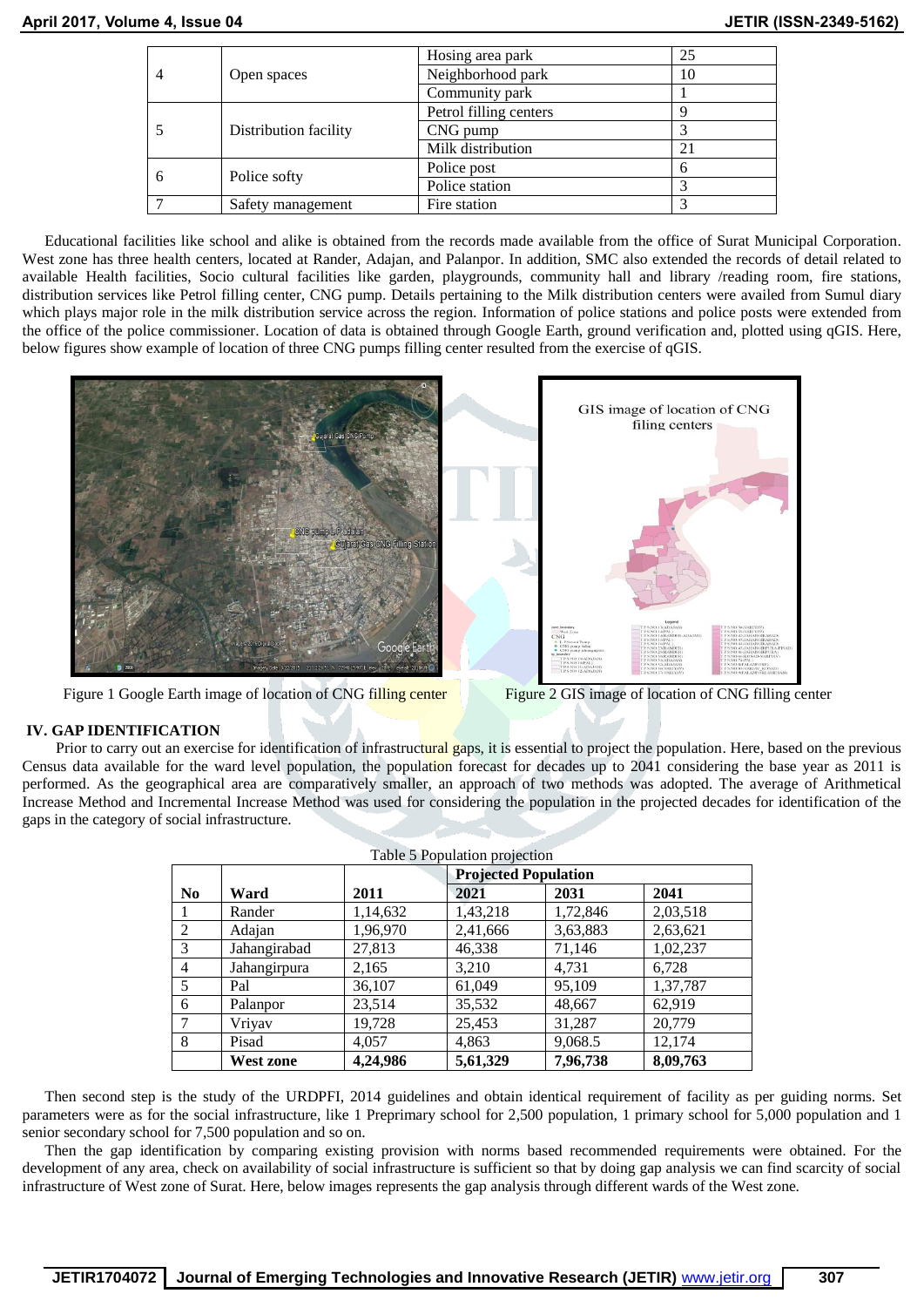**April 2017, Volume 4, Issue 04 JETIR (ISSN-2349-5162)**



Figure 3 Gap identification for wards in the study area

Some of the important findings are listed below.

- There are five colleges in west zone and as per URDPFI guidelines three colleges is sufficient. And 1 school for mentally challenged children which is also sufficient. No school for physically challenged children and as per guideline there should at least 9 school for physically challenged.
- There are 38 general hospitals, 10 maternity centers, 1 multi-specialty hospital and 42 Specialty hospitals. As compared with guideline there is good number of hospital. But distribution of hospital in not proper as we show in digital map of hospital, most of hospital is in the posh area of west zone.
- There is 1 community park in west zone but as per requirement of URDPFI guidelines, 4 community parks are needed.
- For Distribution services Petrol pump and CNG pump are included which is sufficient as per URDPFI guidelines.
- There are three fire stations in west zone which is sufficient as per URDPFI guidelines.

Population Projection up to 2041 helped to know future need and so that on that direction development is started on early stages.

# **V. PROPOSAL FOR GAP IDENTIFIED**

Based on the study of development plan 2035 proposal, the land reserved for social purposes, is proposed in connection to the gap identified. Minimum area is considered as per URDPFI guidelines. Below figure shows the planning proposal based on the gap identification exercise conducted for the Rander ward, West zone.